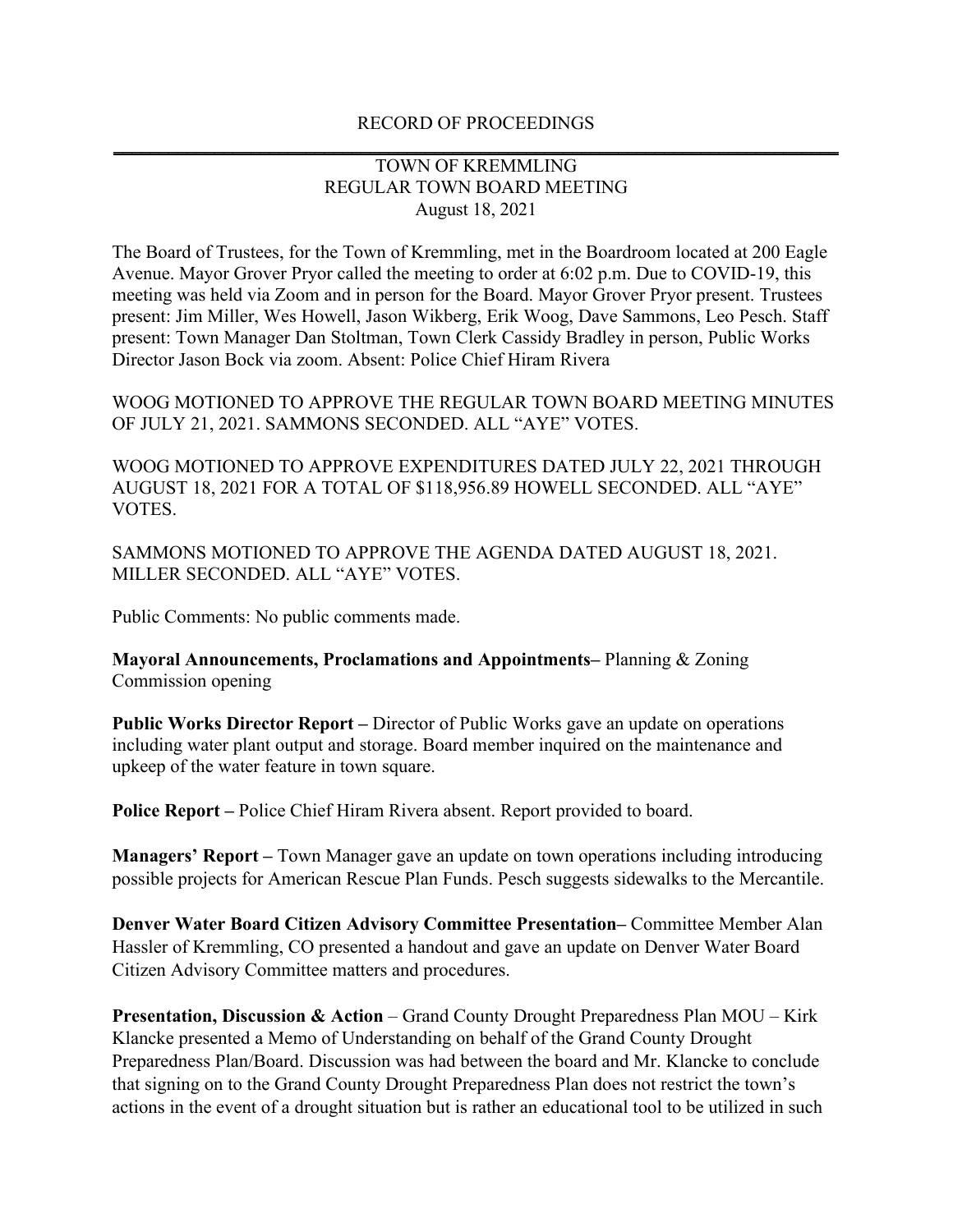situations. Pesch requests the opportunity to research the document further. Sammons motions to table and include in the next work session agenda, Pesch seconds. All aye votes.

West Grand School District Presentation – Elizabeth Bauer and Martha Schokke present to the board an update on West Grand School District operations and proposed mill levy override for the November 2021 ballot. Bauer presented wage comparisons of West Grand with surrounding rural districts to demonstrate the need for the mill levy to increase teacher wages for better teacher recruitment and retention. Schokke explains that 80% of the current school budget goes to Teacher and Faculty salaries and benefits. WGSD requests the support of the board for assisting in informing and educating the public of the need and uses for the upcoming mill levy override.

**Discussion and Action** – Approving Unbudgeted Funds for Xpress Bill Pay Services – Town Manager Stoltman presents the downfalls of the current billing system with the inability to see amount owed or payment history when paying online. Current system also does not have the capability of autopay nor email/paperless billing. All of which could be corrected with Xpress Bill Pay Services. Wikberg Motions to approve proposed \$4000.00 budget for Xpress Bill Pay Services, Pesch seconds. All aye votes.

**Discussion and Action** – Resolution on Administering Open for Business DOLA Grant and the Town Providing Match Dollars to Businesses – Manager Stoltman summarizes the objectives and uses for Grant dollars to improve main street business facades and efficiency. Match percentage by the town is optional and not required. Board discusses and agrees that no match percentage will be provided by the town. Woog motions to approve resolution 2021-5 as written, Wikberg seconds. All aye votes.

**Discussion and Action** – Request to Extend Code Enforcement Position through End of 2021 – Manager Stoltman requests the extension of the Code Enforcement Officer Position through the end of the year. Woog motions to approve the extension of the code enforcement officer through the end of 2021, Howell seconds. All aye votes.

**Discussion and Action** – Discussion of Keeping of Chickens in Title 6 of Kremmling Municipal Code – Proposed changes to Title 6 concerning Fowl and Rabbits was discussed to verify staff changes per last meeting. Staff will present a legal ordinance to approve in its entirety at a future meeting.

**Discussion and Action** – Discussion of Short Term Rentals – Town Manager Stoltman presents the issue of Short Term Rentals in town which are unaddressed in current Municipal Code. Discussion of the board and public comment by Marissa Lorenz took place to conclude regulation may adversely affect and burden the town than provide any financial benefit. Board agreed that no regulation is needed. No action taken at this time.

**Discussion and Action** – Discussion of Accessory Dwelling Units – Dan Stoltman presents the topic of Accessory Dwelling Units and the objective to provide more housing. The board